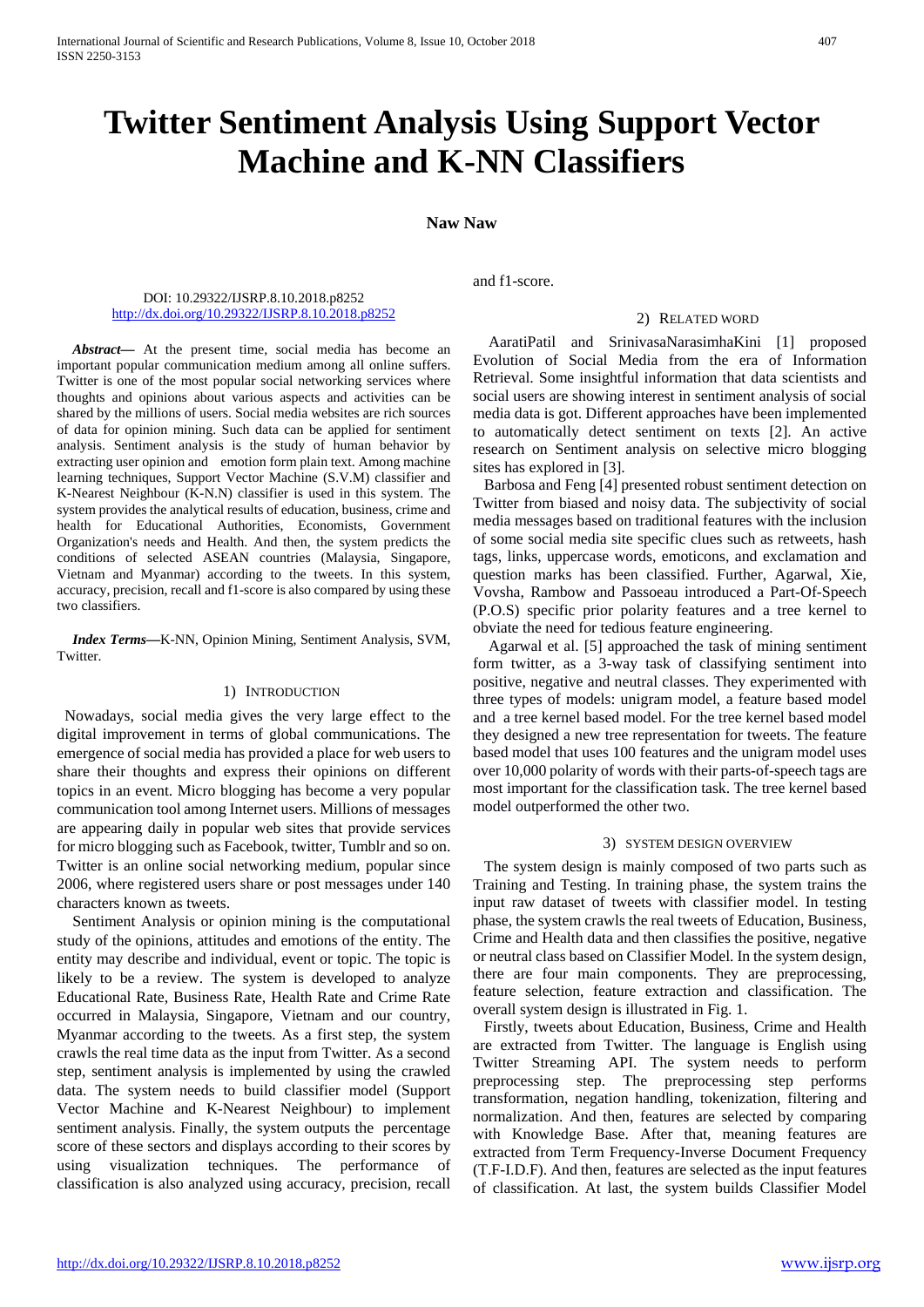(Support Vector Machine and K-Nearest Neighbour) in order to perform the training process.



## Fig. 1. The System Design

In Testing phase, the real data about Education, Business, Crime and Health is crawled from Twitter as the input of the system. And then, Preprocessing, Feature Selection and Feature Extraction are also performed like Training phase. The output features are executed in order to classify the positive or negative or neutral of class based on Classifier Model. And then, the system displays according to their scores by using visualization techniques. The system also compared the performance of these two classifiers in accuracy, precision, recall and f1-score.

## *1) Preprocessing*

Data preprocessing is an important step in the data mining process. The phrase "garbage in, garbage out" is particularly applicable to data mining and machine learning projects. If there is much irrelevant and redundant information or noisy and unreliable data, then knowledge discovery during the training phase is more difficult. Data preprocessing is the most important phase of a machine learning project, especially in computational biology [6]. Sample tweet about education is shown in Fig. 1.



F- Follow

@HRDMinistry @PMOIndia want the rag picker children to get into school, Trust me Bhowapur govt, school is not worth going. Plz do something

## Fig. 2. Sample Tweets about Education

## *a) Transformation*

The following steps are performed in Transformation step. In general, a clean tweet should not contain URLs, hashtags (i.e, #studying) or mentions (i.e. @Irene).

Firstly, the tweets extracted from twitter are converted from upper case to lower case, replaced URLs with generic word URL, replaced @username with generic word AT\_USER, replaced #hashtag with the exact same word without the hash, removed punctuations at the start and end of the tweets and replaced multiple whitespaces with a single whitespace. The resultant tweets from Transformation step are shown in Table 1. Table 1. Tweets after Performing Transformation Step

| Table 1. I weeks after I criticalling Transformation Step |                                                                                                                   |  |
|-----------------------------------------------------------|-------------------------------------------------------------------------------------------------------------------|--|
| Step                                                      | Tweet                                                                                                             |  |
| Transformation                                            | AT_USER AT_USER want the                                                                                          |  |
|                                                           | rag picker children to get into<br>school trust me bhowapur govt<br>school is not worth going plz do<br>something |  |

## *b) Negation Handling*

Negations are those words which affect the sentiment orientation of other words in a sentence. Examples of negation words include not, no, never, cannot, should not, would not, etc.

Negation handling is an automatic way of determining the scope of negation and inverting the polarities of opinionated words that are actually affected by a negation [7]. The resultant tweets after performing negation handling step are shown in Table 2.

| Step                     | Tweet                             |  |
|--------------------------|-----------------------------------|--|
| <b>Negation Handling</b> | AT_USER AT_USER want the          |  |
|                          | rag picker children to get into   |  |
|                          | school trust me bhowapur govt     |  |
|                          | school is not not_worth not_going |  |
|                          | not_plz not_do not_something      |  |

## *c) Tokenization*

Tokenization is the act of breaking up a sequence of strings into pieces such as words, keywords, phrases, symbols and other elements called tokens [8].

The system tokenizes the uniformed sentence from Negation Handling Step which got into smaller components (unigram) as shown in Table 3. These resultants words become the input for the next preprocessing.

Table 3. Features after Performing Tokenization Step

| Step          | Features                                         |  |
|---------------|--------------------------------------------------|--|
| Tokenizati    | want, the, rag, picker, children, to, get, into, |  |
| <sub>on</sub> | school, trust, me, bhowapur, govt, school, is,   |  |
|               | not, not_worth, not_going, not_plz, not_do,      |  |
|               | not_something                                    |  |

*d) Filtering*

Stop words are words which are filtered out before or after processing of natural language data (text). A stop word is a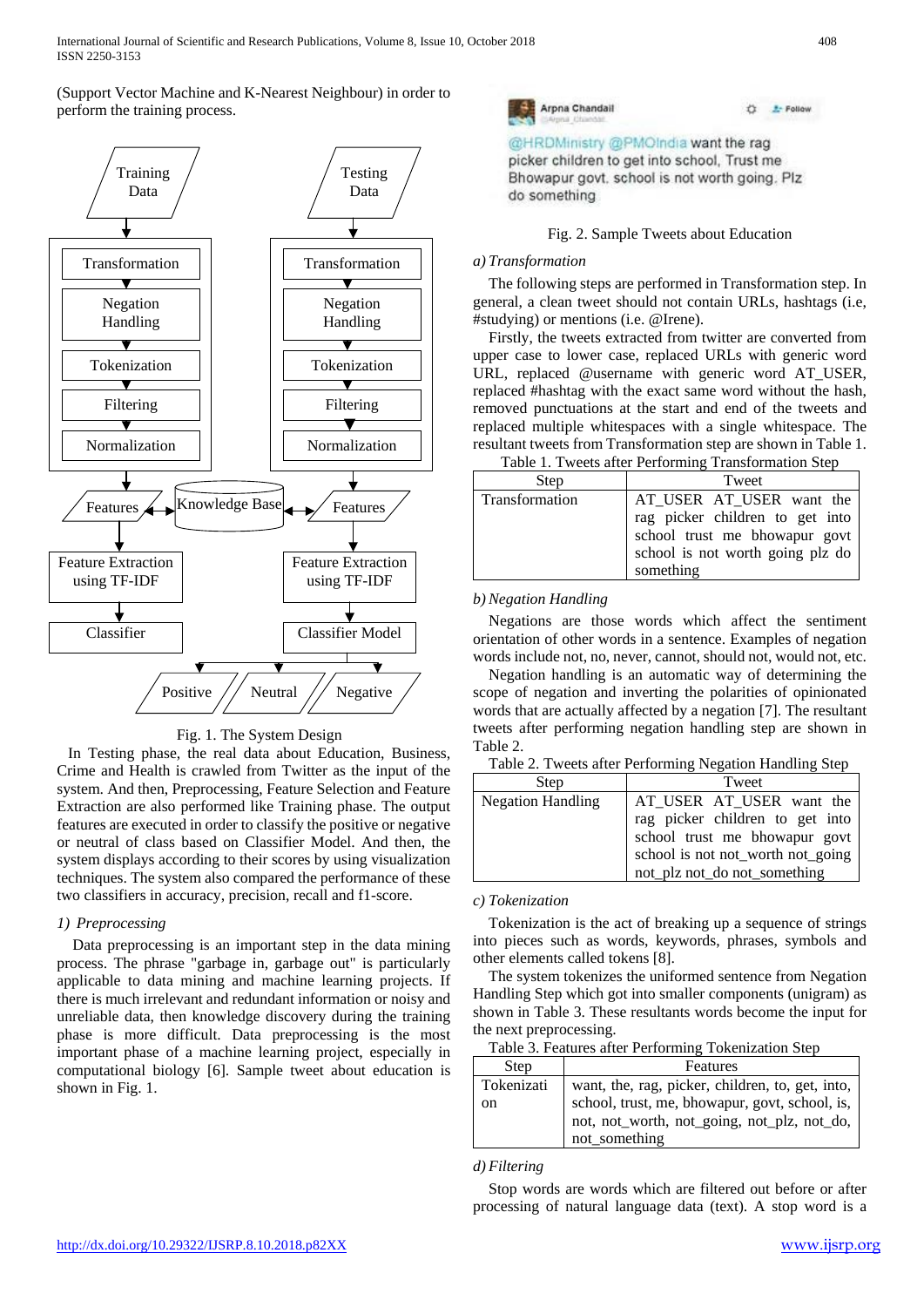commonly used word (such as "the", "a", "an", "in") that a search engine has been programmed to ignore, both when indexing entries for searching and when retrieving them as the result of a search query [9]. The resultant features from Filtering step are shown in Table 4.

Table 4. Features about Performing Filtering Step

| Step      | Features                                                                                                                                    |  |
|-----------|---------------------------------------------------------------------------------------------------------------------------------------------|--|
| Filtering | want, rag, picker, children, get, school,<br>trust, bhowapur, govt, school, not,<br>not_worth, not_going, not_plz, not_do,<br>not_something |  |

## *e) Normalization*

In the Normalization step, lemmatization is performed. Lemmatization in linguistics is the process of grouping together the inflected forms of a word so they can be analyzed as a single item, identified by the word's lemma, or dictionary form [10].

After normalization step is performed, the root words are got as shown Table 5 and they are used for feature extraction step. Table 5. Features about Performing Normalization Step

| Table 5. Features about Ferrorming Normanzation Step |                                                           |  |  |
|------------------------------------------------------|-----------------------------------------------------------|--|--|
| Step                                                 | Features                                                  |  |  |
|                                                      | Normalization   hrdministry, pmoindia, want, rag, picker, |  |  |
|                                                      | children, get, school, trust, bhowapur,                   |  |  |
|                                                      | govt, school, not, not_worth, not_go,                     |  |  |
|                                                      | not_plz, not_do, not_something                            |  |  |

## *2) Feature Selection*

After preprocessing step, features are selected by comparing with Knowledge Base to improve accuracy. Several words related to hundreds education, business, crime features are collected and added to the Knowledge Base. Finally, the system selects features from Knowledge Base. In this way, the system can get the essential features for the system as shown in Table 6 and performs the best accuracy.

|  | Table 6. Features about Performing Feature Selection Step |
|--|-----------------------------------------------------------|
|  |                                                           |

| Step.                    | Features          |         |        |      |
|--------------------------|-------------------|---------|--------|------|
| <b>Feature Selection</b> | Want.             | school. | trust. | not. |
|                          | not_worth, not_go |         |        |      |

# *3) Feature Extraction*

The system trains Support Vector Machine and K-NN classifier based on T.F-I.D.F (Term Frequency-Inverse Document Frequency) weighted word frequency. TF is how frequently a word occurs in a document. IDF decreases the weight for commonly used words and increases the weight for words that are not used very much in a collection of documents.

This can be combined with term frequency to calculate a term's tf-idf, the frequency of a term adjusted for how rarely it is used. When the feature extraction is performed using T.F-I.D.F, the system selects features as the input features of classification.

# *4) Classification*

Text classification models are used to categorize text into organized groups. Text is analyzed by a model and then the appropriate tags are applied based on the content. Machine learning models that can automatically apply tags for classification are known as classifiers.

Classifiers can't just work automatically; they need to be trained to be able to make specific predictions for texts. Once enough texts have been trained, the classifier can learn from those associations and begin to make predictions with new texts.

There are two main approaches to sentiment classification: lexicon-based and machine-learning. A lexicon-based approach tokenizes data into individual words which are checked with a sentiment lexicon containing a polarity value for individual words. The sum of the polarities is passed to an algorithm that determines the overall polarity of the sentence. A machine-learning approach utilizes a labeled training set to adapt a classifier to the data domain of the training set. The trained classifier can then predict the result of the problem and the success rate of the prediction depends on how well the problem is contained within the same domain.

There are three types of machine learning algorithms: supervised learning, unsupervised learning and reinforcement learning. Among them, this system uses supervised learning approach. This algorithm consists of the target or outcome variable which is to be predicted from a given set of predictors. Using these set of variables, a function that map inputs to desired outputs is generated. The training process continues until the model achieves a desired level of accuracy on the training data. Examples of Supervised Learning are decision tree, K-Nearest Neighbour (K-N.N), Support Vector Machine (S.V.M), Naïve Bayes (N.B) , Maximum Entropy(MaxEnt) and so on. In this system, S.V.M and K-N.N classifier are used.

# *a) Support Vector Machine (One-Versus-One)*

SVMs are often employed for binary sentiment detection because they are binary classifiers. In order to perform multi-class classification, the problem needs to be transformed into a set of binary classification problems. There are two approaches to do this: One vs. Rest Approach (O.V.R) and One vs. One Approach (O.V.O).

In the system, OVO strategy is used. In the O.V.O strategy, one trains  $K(K-1)/2$  binary classifiers for a K-way multi-class problem; each receives the samples of a pair of classes form the original training set, and must learn to distinguish these two classes. At prediction time, a voting scheme is applied: all  $K(K-1)/2$  classifiers are applied to an unseen sample and the class that got the highest number of "+1" predictions gets predicted by the combined classifier. Like O.V.R, O.V.O suffers from ambiguities in that some regions of its input space may receive the same number of votes [11].

## *b) K-Nearest Neighbour (K-N.N)*

K-NN algorithm is one of the simplest classification algorithms and it is one of the most used learning algorithms. K-NN is a non-parametric, lazy learning algorithm. Its goal is to use a database in which the data points are separated into several classes to predict the classification of a new sample point [12].

In the case of classification, the output is class membership (the most prevalent cluster may be returned), the object is classified by a majority vote of its neighbours, with the object being assigned to the class most common among its k nearest neighbours. This rule simply retains the entire training set during learning and assigns to each query a class represented by the majority label of its k-nearest neighbours in the training sets.

The Nearest Neighbour rule (N.N) is the simplest form of K-NN when  $K=1$ . Given an unknown sample and a training set, all the distances between the unknown sample and all the samples in the training set can be computed. The distance with the smallest value corresponds to the sample in the training set closest to the unknown sample.

Therefore, the unknown sample may be classified based on the classification of the nearest neighbor. The K-N.N is an easy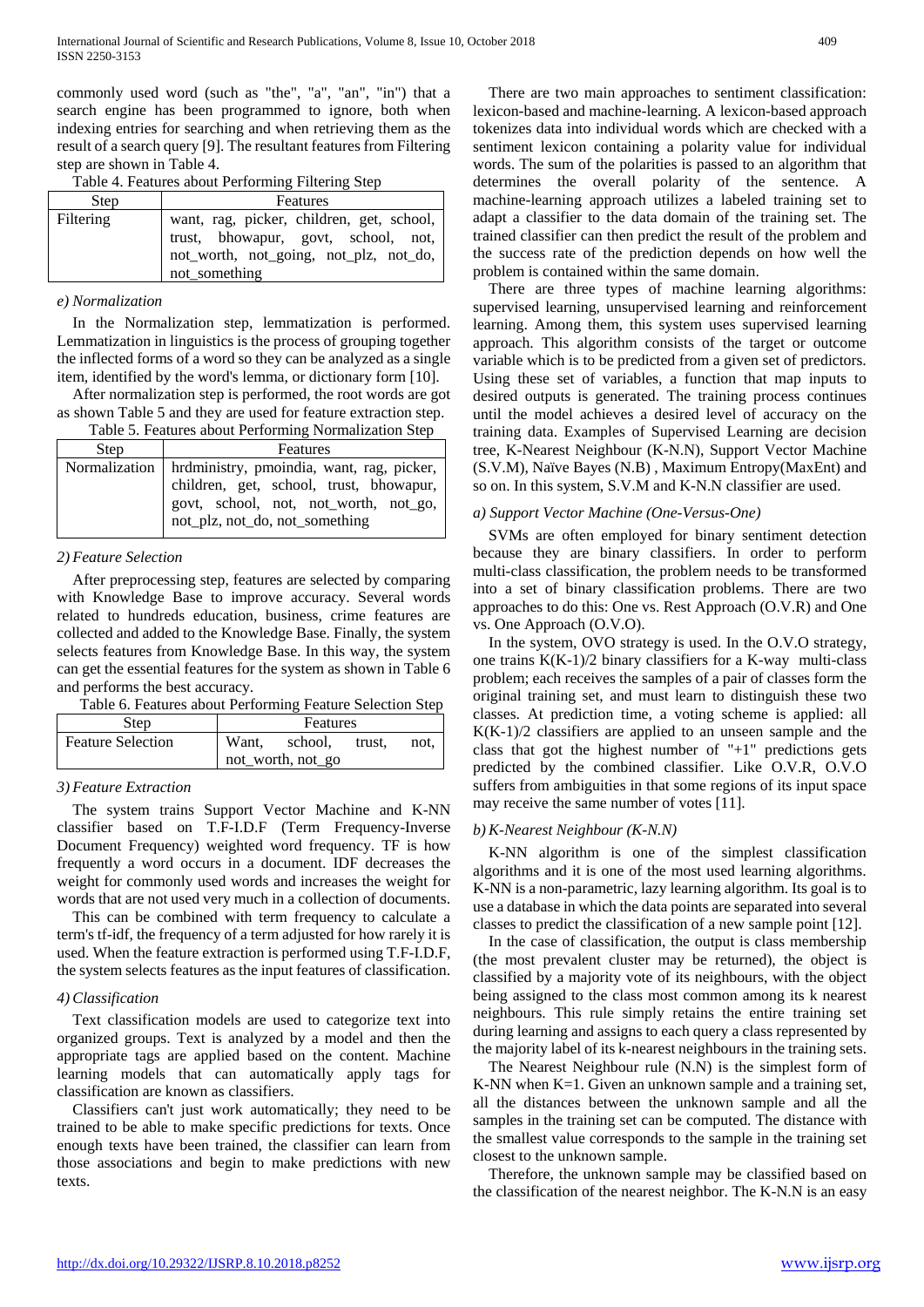International Journal of Scientific and Research Publications, Volume 8, Issue 10, October 2018 410 ISSN 2250-3153

algorithm to understand and implement, and a powerful tool that there is at our disposal for sentiment analysis.

## 4) PERFORMANCE ANALYSIS

The system calculates the performance of the system. It performs accuracy, precision, recall and f1-score of the two classifiers.

Accuracy is not only the metric for evaluating the effectiveness of a classifier. The system calculates the accuracy of S.V.M and K-N.N Classifiers. It is calculated by number of correctly selected positive, negative and neutral words divided by total number of words resent in the corpus.

Precision measures the exactness of a classifier. Recall measures the completeness, or sensitivity of a classifier.

The system calculates them by using sklearn libraries based on Support Vector Machine and K-Nearest Neighbor Classifier. F1-score is the harmonic average of the precision and recall, where an F1 score reaches its best value at 1 (perfect precision and recall) and worst at 0.

## 5) EXPERIMENTAL RESULTS

The crawled training dataset consists of 3484 tweets about education, 5455 tweets about business, 2460 tweets about crime and 8078 tweets about health. These crawled data are preprocessed in transformation, negation handling, tokenization, filtering and normalization.

After that they system selects meaning features by comparing with knowledge base. And then, the system performs feature extraction step. The output features are the input features of Support Vector Machine and K-Nearest Neighbour classifiers.

For testing data, tweets about education, business, crime and health are extracted from a particular Twitter account after getting prior permission.



Fig. 2. Graphical Analysis about Education



Fig. 4. Graphical Analysis about Business



Fig. 5. Graphical Analysis about Crime



Fig. 6. Graphical Analysis about Health

## 6) PERFORMANCE COMPARISON

The system is aimed to perform the accuracy, precision, recall and f1-score of Support Vector Machine and K-Nearest Neighbour Classifier on the same training dataset.

| Training<br>Data 2788<br>Testing<br>Data 696 | <b>Support Vector</b><br>Machine | K-NN               |
|----------------------------------------------|----------------------------------|--------------------|
| Accuracy                                     | 0.7446197991391679               | 0.6958393113342898 |
| Precision                                    | 0.7130609476214108               | 0.7780602580671679 |
| Recall                                       | 0.7080479012071043               | 0.6339499441631286 |
| F <sub>1</sub> -Score                        | 0.7080479012071043               | 0.6339499441631286 |

#### Table 7. Performance Comparison about Education

| Table 8. Performance Comparison about Business |
|------------------------------------------------|
|------------------------------------------------|

| Training<br>Data 4364<br>Testing<br>Data 1091 | <b>Support Vector</b><br>Machine | $K-NN$             |
|-----------------------------------------------|----------------------------------|--------------------|
| Accuracy                                      | 0.7241063244729606               | 0.7057745187901008 |
| Precision                                     | 0.6727147115713413               | 0.7585090117040704 |
| Recall                                        | 0.6740008345575266               | 0.5960035137416786 |
| F <sub>1</sub> -Score                         | 0.7239724741913184               | 0.6819787503355964 |

Table 9. Performance Comparison about Crime